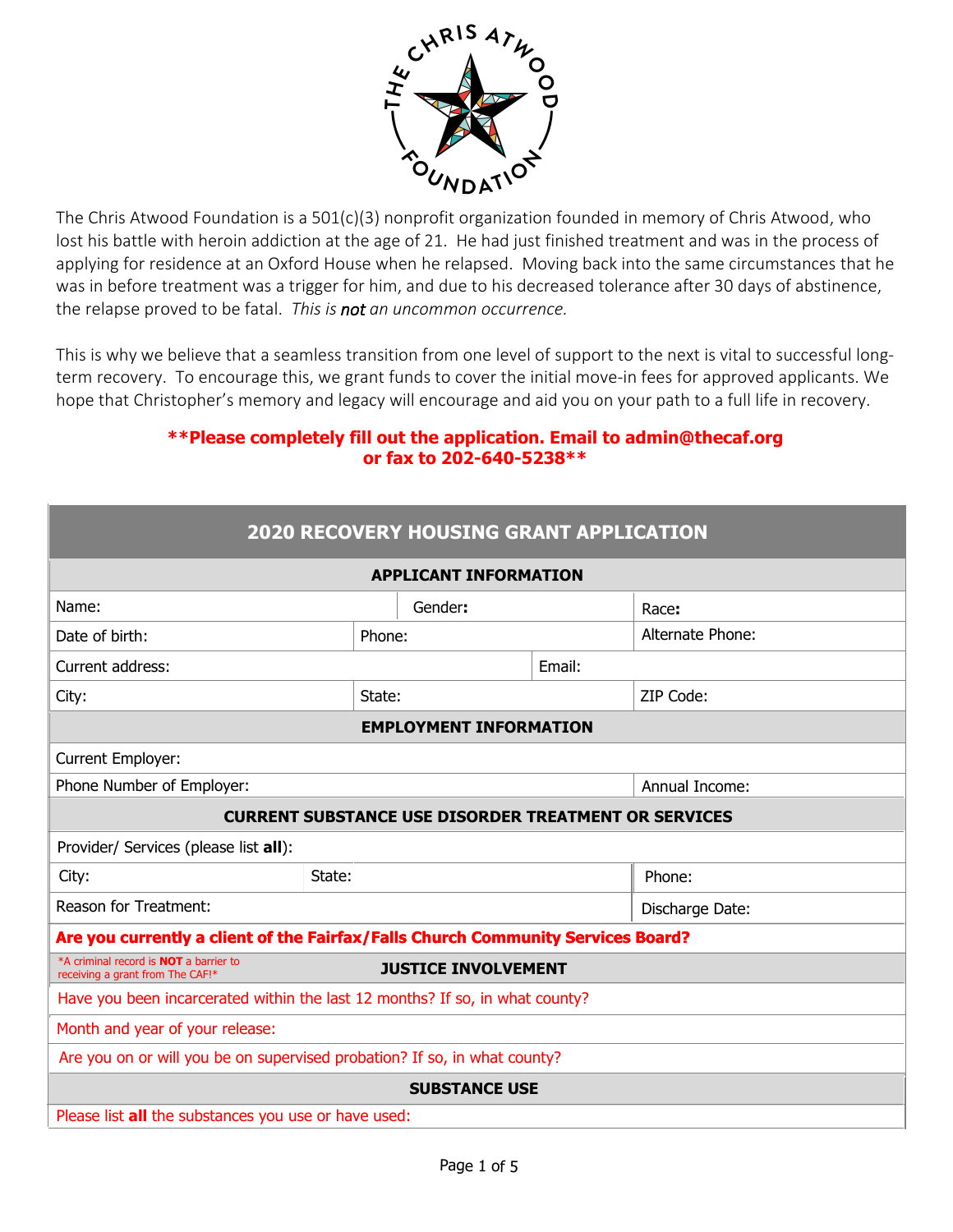

## **STATEMENT OF INTENT**

1. What is your short-term and long-term recovery plan?

2. What is your plan to become self-sufficient and continue to pay rent after you move into the house?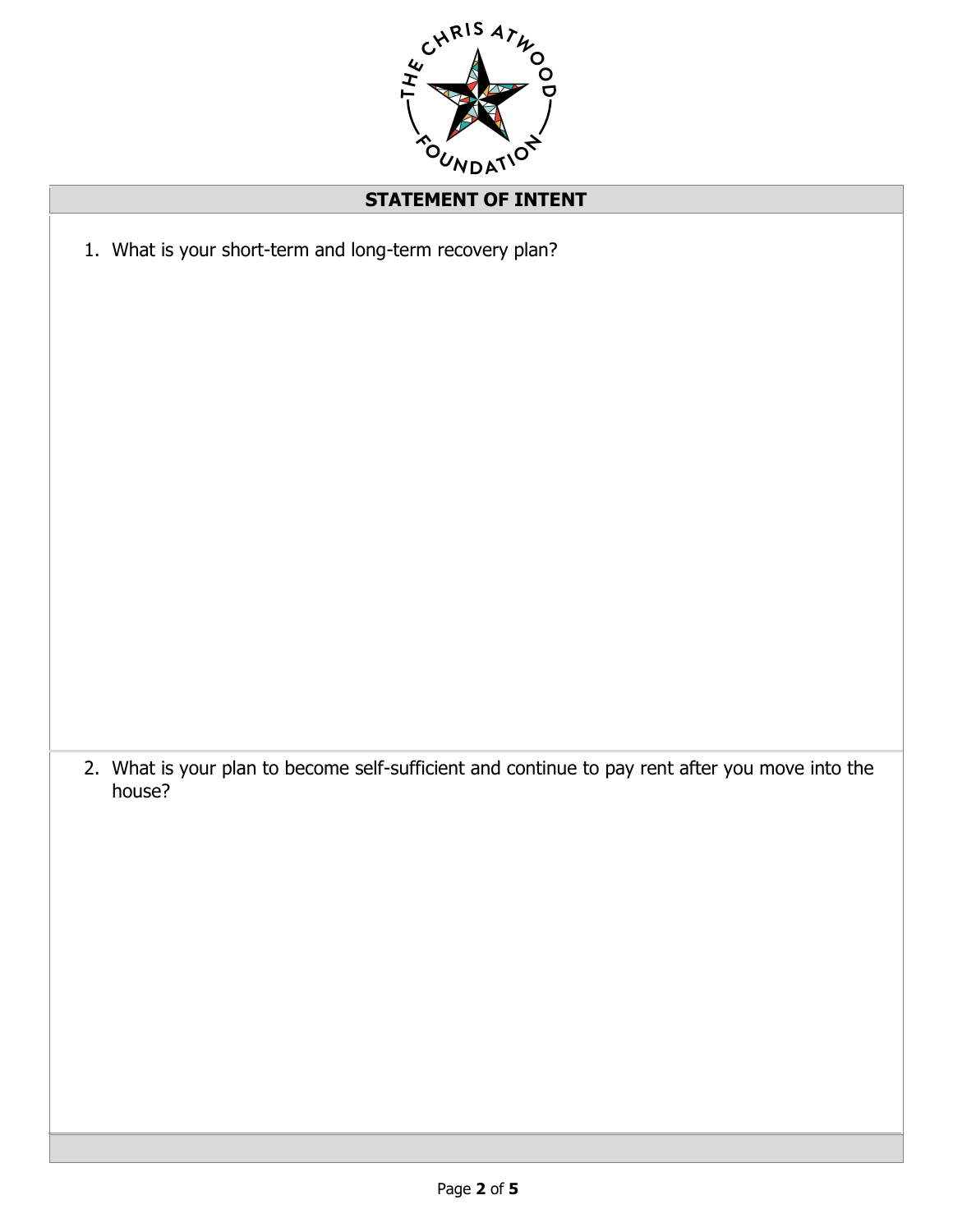

### **STATEMENT OF INTENT**

3. Are you currently accepted into an Oxford House or other recovery home? If so, please include (1) the name and address of the house (2) the amount you need to move in (3) the name of and contact information for the house president or treasurer.

4. Please tell us a little about your current situation and why you require financial assistance: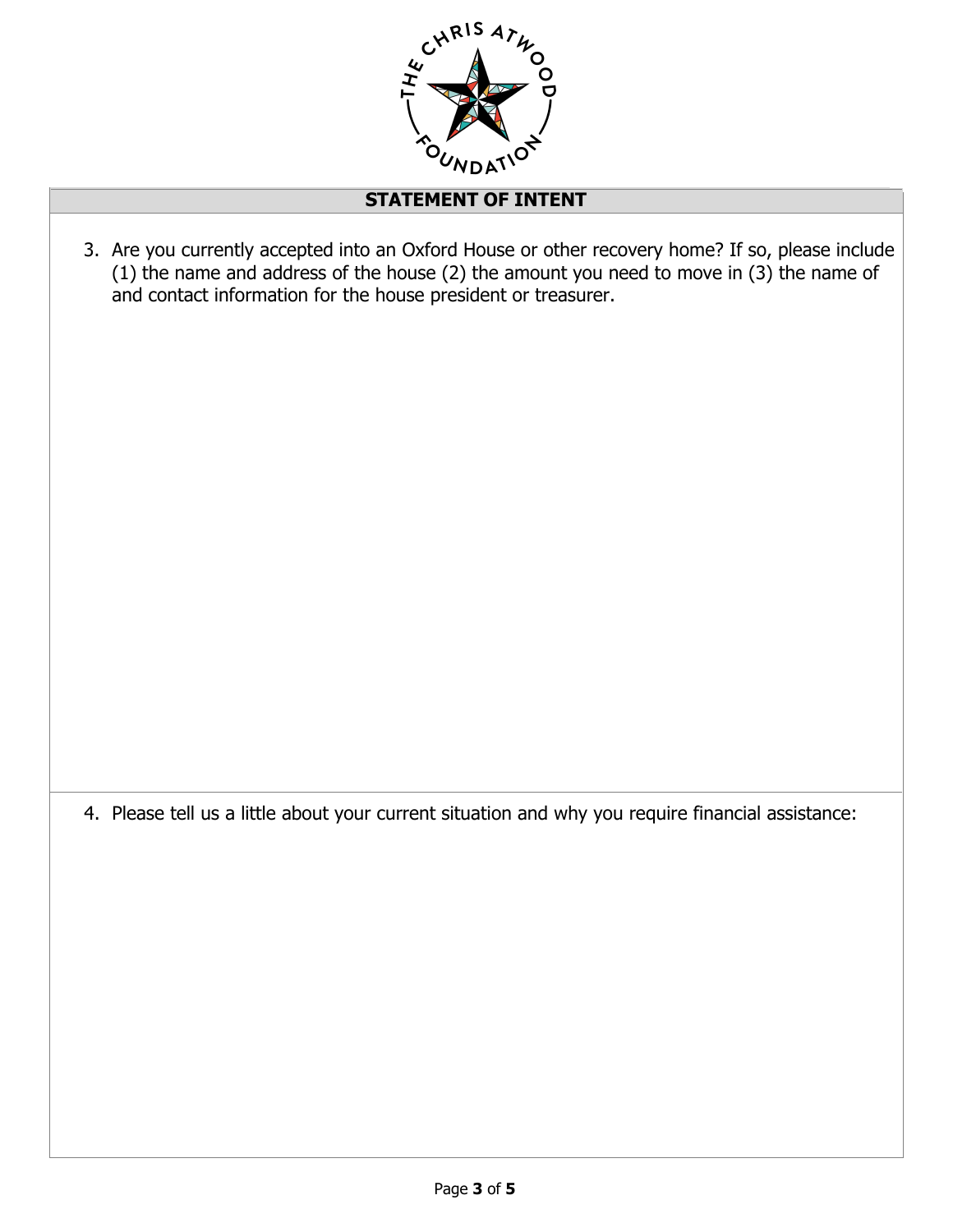

#### **STATEMENT OF INTENT**

|                         | 5. What do you believe is the key to sustaining long-term recovery in your life?            |                                        |           |                                                                                                                                                                                                                                                              |  |
|-------------------------|---------------------------------------------------------------------------------------------|----------------------------------------|-----------|--------------------------------------------------------------------------------------------------------------------------------------------------------------------------------------------------------------------------------------------------------------|--|
|                         | please describe:                                                                            |                                        |           | 6. Are you part of a recovery community or do you share your recovery in other ways? If so,                                                                                                                                                                  |  |
|                         |                                                                                             | <b>CIRCLE ONE BELOW:</b><br><b>YES</b> | <b>NO</b> | 7. Are you okay with one of our peer specialists contacting you after you move into your recovery home (within 7 days) to<br>offer you help with one or more of the services listed on the next page? (If so please, make sure to fill in your contact info) |  |
|                         | housemates, friends, or family. You never know when you may need it. You could save a life! | <b>CIRCLE ONE BELOW:</b><br><b>YES</b> | <b>NO</b> | 8. Do you want or need an opioid overdose reversal kit (naloxone)? Remember, it's not for you, it could be for your                                                                                                                                          |  |
| <b>SIGNATURE</b>        |                                                                                             |                                        |           |                                                                                                                                                                                                                                                              |  |
|                         | I hereby declare that the above information is true and accurate:                           |                                        |           |                                                                                                                                                                                                                                                              |  |
| Signature of applicant: |                                                                                             |                                        |           | Date:                                                                                                                                                                                                                                                        |  |